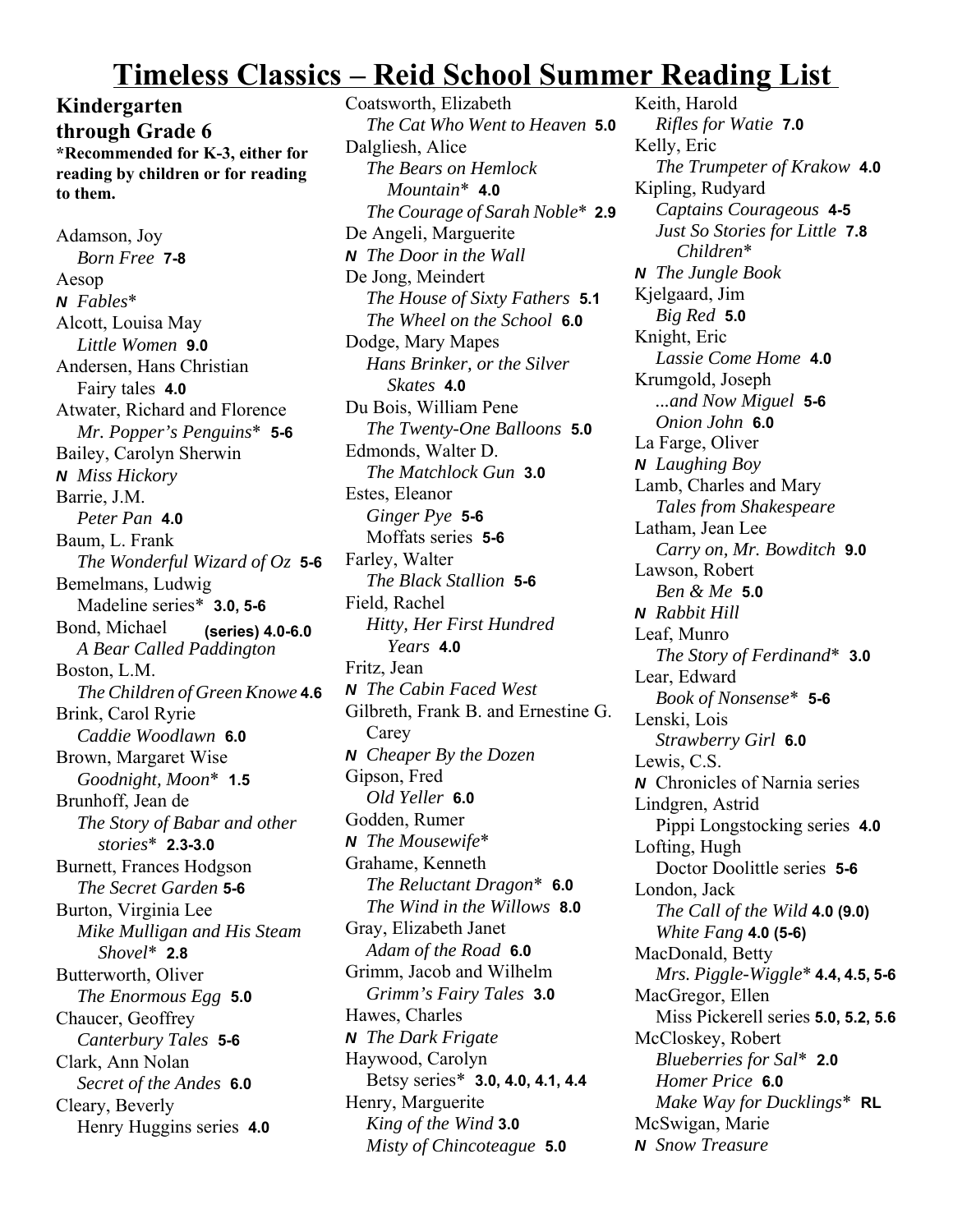Meigs, Cornelia *Invincible Louisa* **4.0** Milne, A.A. *N The House at Pooh Corner*\* *Now We Are Six\* When We Were Very Young*\* *Winnie-the-Pooh*\* Minarik, Else Holmelund *Little Bear* **1.5** Montgomery, L.M. *N Anne of Green Gables* Mukerji, Dhan Ghopal *N Gay-Neck, the Story of a Pigeon* Norton, Mary The Borrowers series **6.0** O'Hara, Mary *My Friend Flicka* **6.0** Pearce, Philippa *N Tom's Midnight Garden* Perrault, Charles *Cinderella*\* **4.9** Potter, Beatrix *The Tale of Peter Rabbit*\* **RL** Pyle, Howard *The Merry Adventures of Robin Hood* **10.0** Rey, H.A. Curious George series **2.0-3.0** Richter, Conrad *The Light in the Forest* **6.0** Selden, George *The Cricket in Times Square*\* **4.0** Seuss, Dr. *The Cat in the Hat*\* **1.0** Sewell, Anna *Black Beauty* **5-6** Sorenson, Virginia *Miracles on Maple Hill* **3.0** Speare, Elizabeth George *The Witch of Blackbird Pond* Sperry, Armstrong *Call It Courage* **5-6** Spyri, Johanna *Heidi* **5-6** Steinbeck, John *N The Red Pony* Stevenson, Robert Louis *A Child's Garden of Verses* **2.0** *Kidnapped* **7.0** *Treasure Island* **7-8**

Travers, Pamela L. Mary Poppins series **4.0** Van Loon, Hendrik *N The Story of Mankind* White, Anne Terry *Knights of the Round Table* **5.0** White, E.B. *Charlotte's Web* **5.0** *Stuart Little* **5.0** Wilder, Laura Ingalls Little House series **4-5** Williams, Margery *N The Velveteen Rabbit*\* Wyss, Johann *Swiss Family Robinson* **7.0** Zion, Gene *Harry the Dirty Dog*\* **3.0**

## **Grades 7 and 8**

Alcott, Louisa May *Little Men* **4.0** Bagnold, Enid *N National Velvet* Blackmore, Richard D. *N Lorna Doone* Boulle, Pierre *N The Bridge over the River Kwai* Bradbury, Ray *N Dandelion Wine Fahrenheit 451 The Illustrated Man Martian Chronicles* Buchan, John *N The Thirty-Nine Steps* Bunyan, John *N The Pilgrim's Progress* Carroll, Lewis *Alice's Adventures in Wonderland* **6.0-10.0** *Through the Looking Glass* Clark, Walter *N The Ox-Bow Incident* Cooper, James Fenimore *N The Deerslayer N The Last of the Mohicans* Curie, Eve *N Madame Curie: A Biography* Dana, Richard Henry *N Two Years Before the Mast*

Day, Clarence *N Life with Father* Defoe, Daniel *Robinson Crusoe* **11-12** Dickens, Charles *A Christmas Carol* **5.0** Douglas, Lloyd C. *The Robe* Doyle, Arthur Conan *Adventures of Sherlock Holmes* **7.0** *The Hound of the Baskervilles* **7.0** Dumas, Alexander *N The Count of Monte Christo The Three Musketeers* **5.9** Du Maurier, Daphne *Rebecca* Edmonds, Walter D. *N Drums along the Mohawk* Ferber, Edna *Cimarron* Forbes, Esther *Johnny Tremain* **8.0** Forester, C.S. *The African Queen* The Hornblower series Frank, Anne *Diary of a Young Girl* **7-8** Frost, Robert Poems Gallico, Paul *N The Snow Goose* Gunther, John *Death Be Not Proud* **9-10** Guthrie, A.B. *The Big Sky* Haggard, H. Rider *King Solomon's Mines* Hansberry, Lorraine *Raisin in the Sun* Hemingway, Ernest *The Old Man and the Sea* Hersey, John *A Bell for Adano Hiroshima The Wall* Heyerdahl, Thor *Kon-Tiki* **8.0**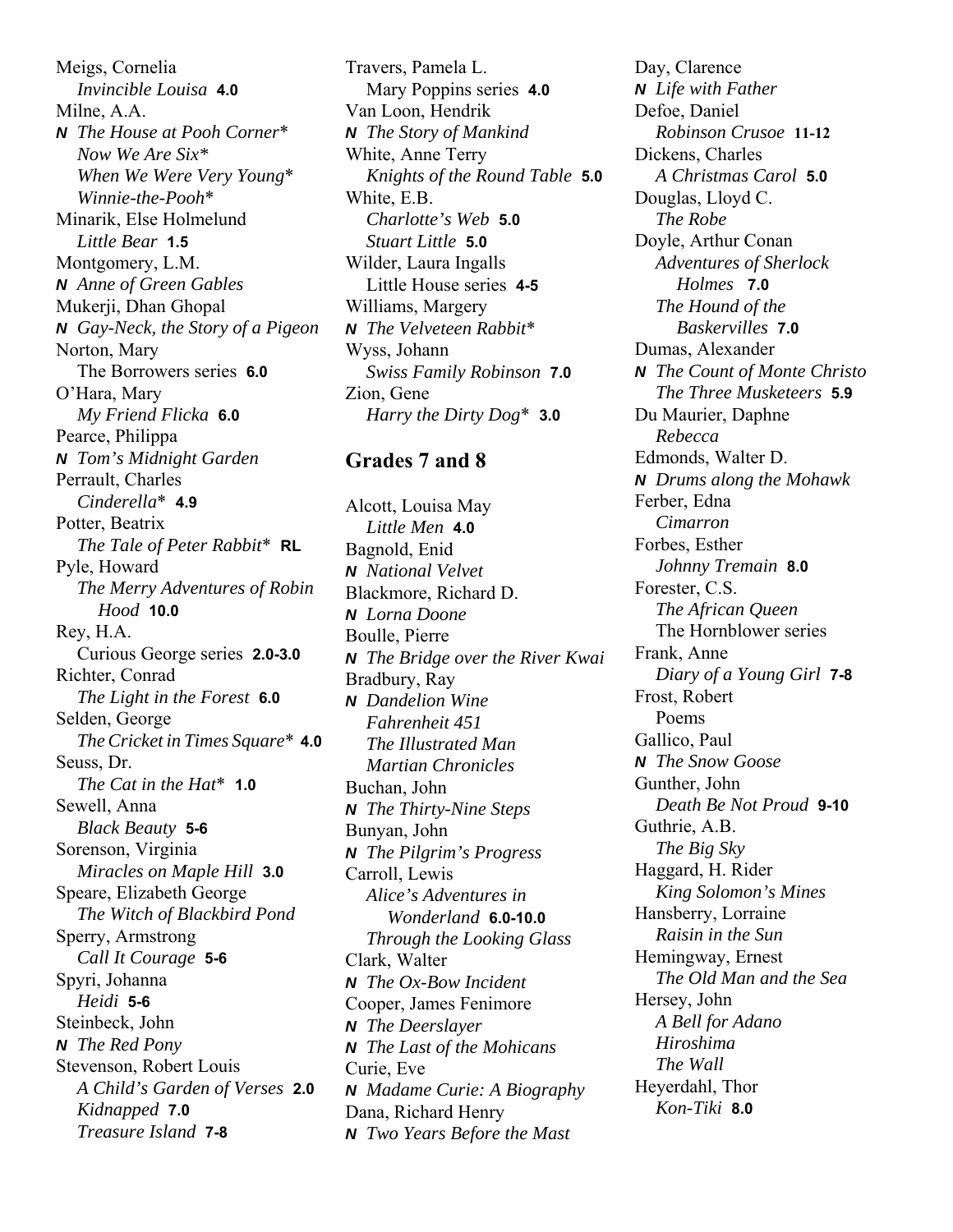Hilton, James *Goodbye, Mr. Chips* **5.0** *N Lost Horizon* Hudson, W.H. *N Green Mansions* Hughes, Richard *N A High Wind in Jamaica* Hugo, Victor *N The Hunchback of Notre Dame* Irving, Washington *N The Legend of Sleepy Hollow* Keller, Helen *Story of My Life* **4.0** Kennedy, John F. *Profiles in Courage* **7.0** Kipling, Rudyard *Kim* **9.0** Knowles, John *N A Separate Peace* Lee, Harper *N To Kill a Mockingbird* L'Engle, Madeleine *A Wrinkle in Time* **7.0** London, Jack *N The Sea Wolf* Lord, Walter *A Night to Remember* Malory, Sir Thomas *Le Morte d'Arthur* Maxwell, Gavin *Ring of Bright Water* McCullers, Carson *Member of the Wedding* Michener, James *The Bridges at Toko-Ri* Mitchell, Margaret *Gone with the Wind* Nordhoff, Charles and J.N. Hall *Mutiny on the Bounty* O'Dell, Scott *Island of the Blue Dolphins* **8.0** Orczy, Baroness Emma *The Scarlet Pimpernel* Paton, Alan *Cry, the Beloved Country* Pyle, Howard *Men of Iron* Rawlings, Marjorie Kinnan *The Yearling* **7.0** Renault, Mary *The King Must Die*

Roberts, Kenneth *Northwest Passage* Saint-Exupery, Antoine de *The Little Prince Wind, Sand and Stars* Saki Stories Schaefer, Jack *Shane* Scott, Sir Walter *Ivanhoe* Shelley, Mary *Frankenstein* Smith, Betty *A Tree Grows in Brooklyn* Steinbeck, John *The Pearl Tortilla Flat* Stevenson, Robert Louis *The Black Arrow The Strange Case of Dr. Jekyll and Mr. Hyde* Stoker, Bram *Dracula* Thurber, James *The Thurber Carniva*l Tolkien, J.R.R. *The Hobbit* **7-8** *The Lord of the Rings* Torgerson, Don Arthur *Gandhi* **7.0** Trapp, Maria *Story of the Trapp Family Singers* **7** Twain, Mark *Adventures of Huckleberry Finn The Adventures of Tom Sawyer A Connecticut Yankee in King Arthur's Court Innocents Abroad Life on the Mississippi The Prince and the Pauper* Verne, Jules *Around the World in Eighty Days Journey to the Center of the Earth Mysterious Island 20,000 Leagues under the Sea* Wallace, Lewis *Ben-Hur*

Washington, Booker T. *Up from Slavery* Wells, H.G. *The Time Machine War of the Worlds* Wharton, Edith *Ethan Frome* Wilder, Thornton *The Bridge of San Luis Rey* Wister, Owen *The Virginian* Yates, Elizabeth *Amos Fortune, Free Man*

## **Grades 9 through 12**

Agee, James *A Death in the Family* Anderson, Sherwood *Winesburg, Ohio* Austen, Jane *Emma Northanger Abbey Pride and Prejudice Sense and Sensibility* Baldwin, James *Go Tell It on the Mountain* Balzac, Honore de *Pere Goriot* Beckett, Samuel *Waiting for Godot* The Bible Old Testament New Testament Bolt, Robert *A Man for All Seasons* Bronte, Charlotte *Jane Eyre* Bronte, Emily *Wuthering Heights* Browning, Robert Poems Buck, Pearl *The Good Earth* Butler, Samuel *The Way of All Flesh* Camus, Albert *The Plague The Stranger*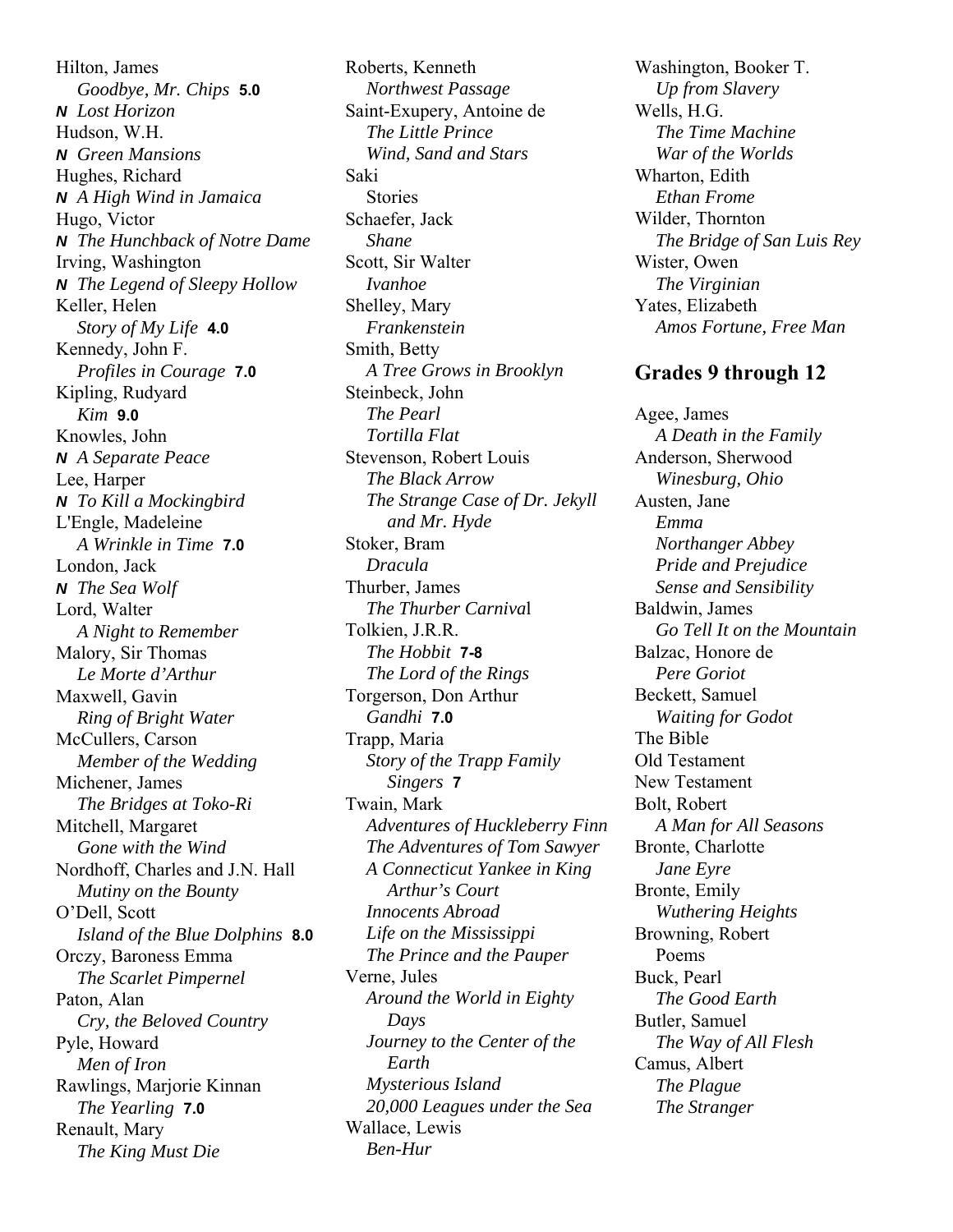Cather, Willa *Death Comes for the Archbishop My Antonia* Cervantes, Miguel *Don Quixote* Chaucer, Geoffrey *The Canterbury Tales* **5-6** Chekhov, Anton *The Cherry Orchard* Chopin, Kate *The Awakening* Collins, Wilkie *The Moonstone* Conrad, Joseph *Heart of Darkness Lord Jim The Secret Sharer Victory* Crane, Stephen *The Red Badge of Courage* **9-10** Dante *The Divine Comedy* Defoe, Daniel *Moll Flanders* Dickens, Charles *Bleak House David Copperfield Great Expectations Hard Times Oliver Twist A Tale of Two Cities* Dickinson, Emily Poems Dinesen, Isak *Out of Africa* Dostoevski, Fyodor *Brothers Karamazov Crime and Punishment* Dreiser, Theodore *An American Tragedy Sister Carrie* Eliot, George *Adam Bede Middlemarch Mill on the Floss Silas Marner* Eliot, T.S. *Murder in the Cathedral* Ellison, Ralph *Invisible Man*

Emerson, Ralph Waldo Essays Faulkner, William *Absalom, Absalom! As I Lay Dying Intruder in the Dust Light in August The Sound and the Fury* Fielding, Henry *Joseph Andrews Tom Jones* Fitzgerald, F. Scott *The Great Gatsby Tender Is the Night* Flaubert, Gustave *Madame Bovary* Forster, E.M. *A Passage to India A Room with a View* Franklin, Benjamin *The Autobiography of Benjamin Franklin* Galsworthy, John *The Forsyte Saga* Golding, William *Lord of the Flies* Goldsmith, Oliver *She Stoops to Conquer* Graves, Robert *I, Claudius* Greene, Graham *The Heart of the Matter The Power and the Glory* Hamilton, Edith *Mythology* Hardy, Thomas *Far From the Madding Crowd Jude the Obscure The Mayor of Casterbridge The Return of the Native Tess of the D'Urbervilles* Hawthorne, Nathaniel *The House of the Seven Gables The Scarlet Letter* **11-12** Hemingway, Ernest *A Farewell to Arms For Whom the Bell Tolls The Sun Also Rises* Henry, O. Stories **11-12** Hersey, John *A Single Pebble*

Hesse, Hermann *Demian Siddhartha Steppenwolf* Homer *Iliad Odyssey* Hughes, Langston Poems Hugo, Victor *Les Miserables* Huxley, Aldous *Brave New World* Ibsen, Henrik *A Doll's House An Enemy of the People Ghosts Hedda Gabler The Master Builder The Wild Duck* James, Henry *The American Daisy Miller Portrait of a Lady The Turn of the Screw* Joyce, James *Portrait of the Artist as a Young Man Dubliners* Kafka, Franz *The Castle Metamorphosis The Trial* Keats, John Poems Kerouac, Jack *On the Road* Koestler, Arthur *Darkness at Noon* Lawrence, D.H. *Sons and Lovers* Lawrence, Jerome & Robert E. Lee *Inherit the Wind* Lewis, Sinclair *Arrowsmith Babbitt Main Street* Llewellyn, Richard *How Green Was My Valley* Machiavelli *The Prince*